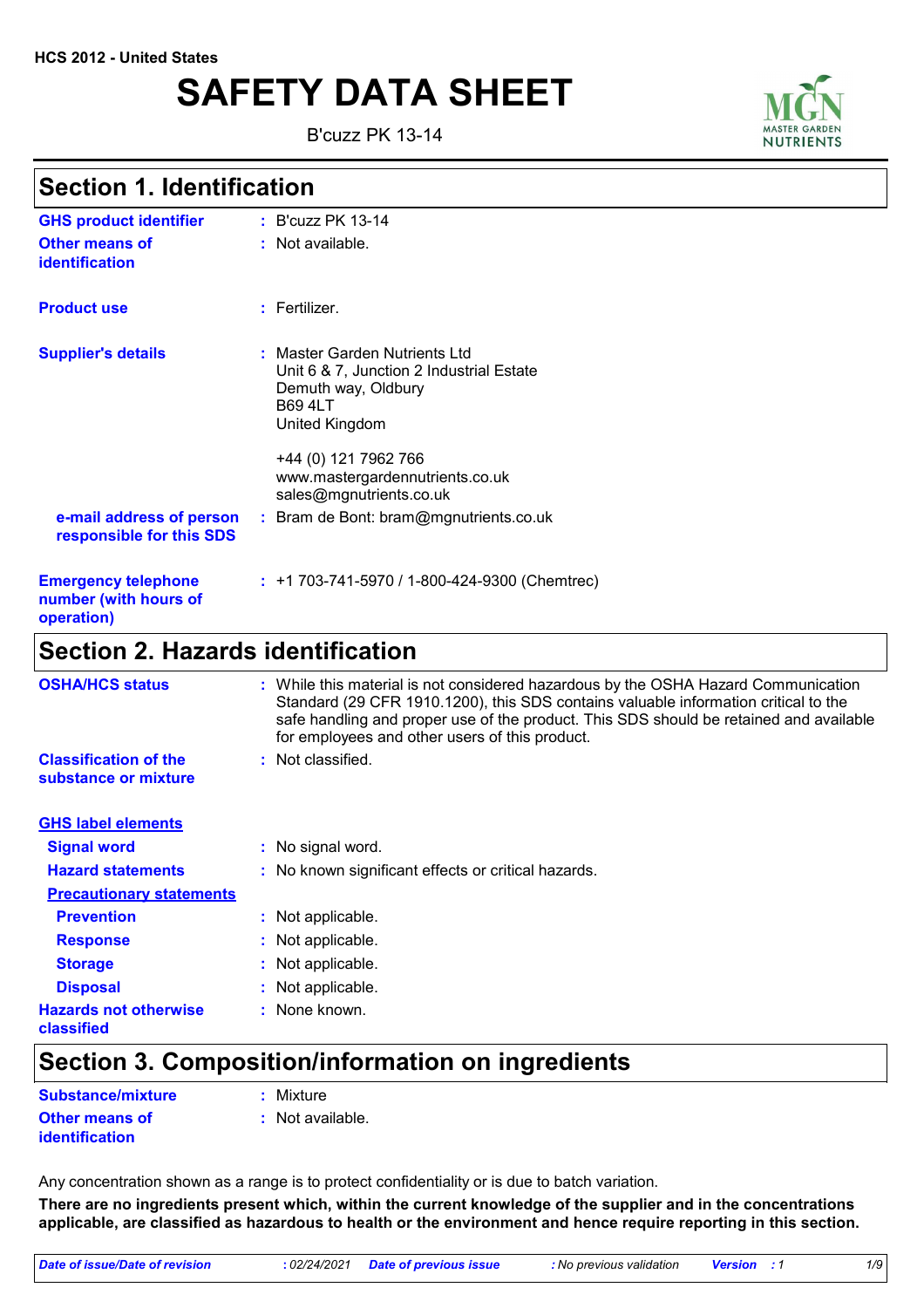## **Section 3. Composition/information on ingredients**

**Occupational exposure limits, if available, are listed in Section 8.**

### **Section 4. First aid measures**

|--|

| Eye contact         | : Immediately flush eyes with plenty of water, occasionally lifting the upper and lower<br>eyelids. Check for and remove any contact lenses. Get medical attention if irritation<br>occurs.                                                                                                                                                            |
|---------------------|--------------------------------------------------------------------------------------------------------------------------------------------------------------------------------------------------------------------------------------------------------------------------------------------------------------------------------------------------------|
| <b>Inhalation</b>   | : Remove victim to fresh air and keep at rest in a position comfortable for breathing. Get<br>medical attention if symptoms occur.                                                                                                                                                                                                                     |
| <b>Skin contact</b> | : Flush contaminated skin with plenty of water. Remove contaminated clothing and<br>shoes. Get medical attention if symptoms occur.                                                                                                                                                                                                                    |
| <b>Ingestion</b>    | : Wash out mouth with water. Remove victim to fresh air and keep at rest in a position<br>comfortable for breathing. If material has been swallowed and the exposed person is<br>conscious, give small quantities of water to drink. Do not induce vomiting unless<br>directed to do so by medical personnel. Get medical attention if symptoms occur. |

### **Most important symptoms/effects, acute and delayed**

| <b>Potential acute health effects</b> |                                                     |  |  |  |
|---------------------------------------|-----------------------------------------------------|--|--|--|
| Eye contact                           | : No known significant effects or critical hazards. |  |  |  |
| <b>Inhalation</b>                     | : No known significant effects or critical hazards. |  |  |  |
| <b>Skin contact</b>                   | : No known significant effects or critical hazards. |  |  |  |
| <b>Ingestion</b>                      | : No known significant effects or critical hazards. |  |  |  |
| <b>Over-exposure signs/symptoms</b>   |                                                     |  |  |  |
| <b>Eve contact</b>                    | $:$ No specific data.                               |  |  |  |
| <b>Inhalation</b>                     | : No specific data.                                 |  |  |  |
| <b>Skin contact</b>                   | : No specific data.                                 |  |  |  |
| <b>Ingestion</b>                      | : No specific data.                                 |  |  |  |
|                                       |                                                     |  |  |  |

|                                   | Indication of immediate medical attention and special treatment needed, if necessary                                           |  |
|-----------------------------------|--------------------------------------------------------------------------------------------------------------------------------|--|
| <b>Notes to physician</b>         | : Treat symptomatically. Contact poison treatment specialist immediately if large<br>quantities have been ingested or inhaled. |  |
| <b>Specific treatments</b>        | : No specific treatment.                                                                                                       |  |
| <b>Protection of first-aiders</b> | : No action shall be taken involving any personal risk or without suitable training.                                           |  |

### **See toxicological information (Section 11)**

## **Section 5. Fire-fighting measures**

| <b>Extinguishing media</b>                             |                                                                                                                                                                                                     |
|--------------------------------------------------------|-----------------------------------------------------------------------------------------------------------------------------------------------------------------------------------------------------|
| <b>Suitable extinguishing</b><br>media                 | : Non-combustible. Use dry chemical, $CO2$ , water spray (fog) or foam. Use an<br>extinguishing agent suitable for the surrounding fire.                                                            |
| <b>Unsuitable extinguishing</b><br>media               | : Do not use water jet.                                                                                                                                                                             |
| <b>Specific hazards arising</b><br>from the chemical   | : In a fire or if heated, a pressure increase will occur and the container may burst.                                                                                                               |
| <b>Hazardous thermal</b><br>decomposition products     | : Decomposition products may include the following materials:<br>phosphorus oxides<br>metal oxide/oxides                                                                                            |
| <b>Special protective actions</b><br>for fire-fighters | : Promptly isolate the scene by removing all persons from the vicinity of the incident if<br>there is a fire. No action shall be taken involving any personal risk or without suitable<br>training. |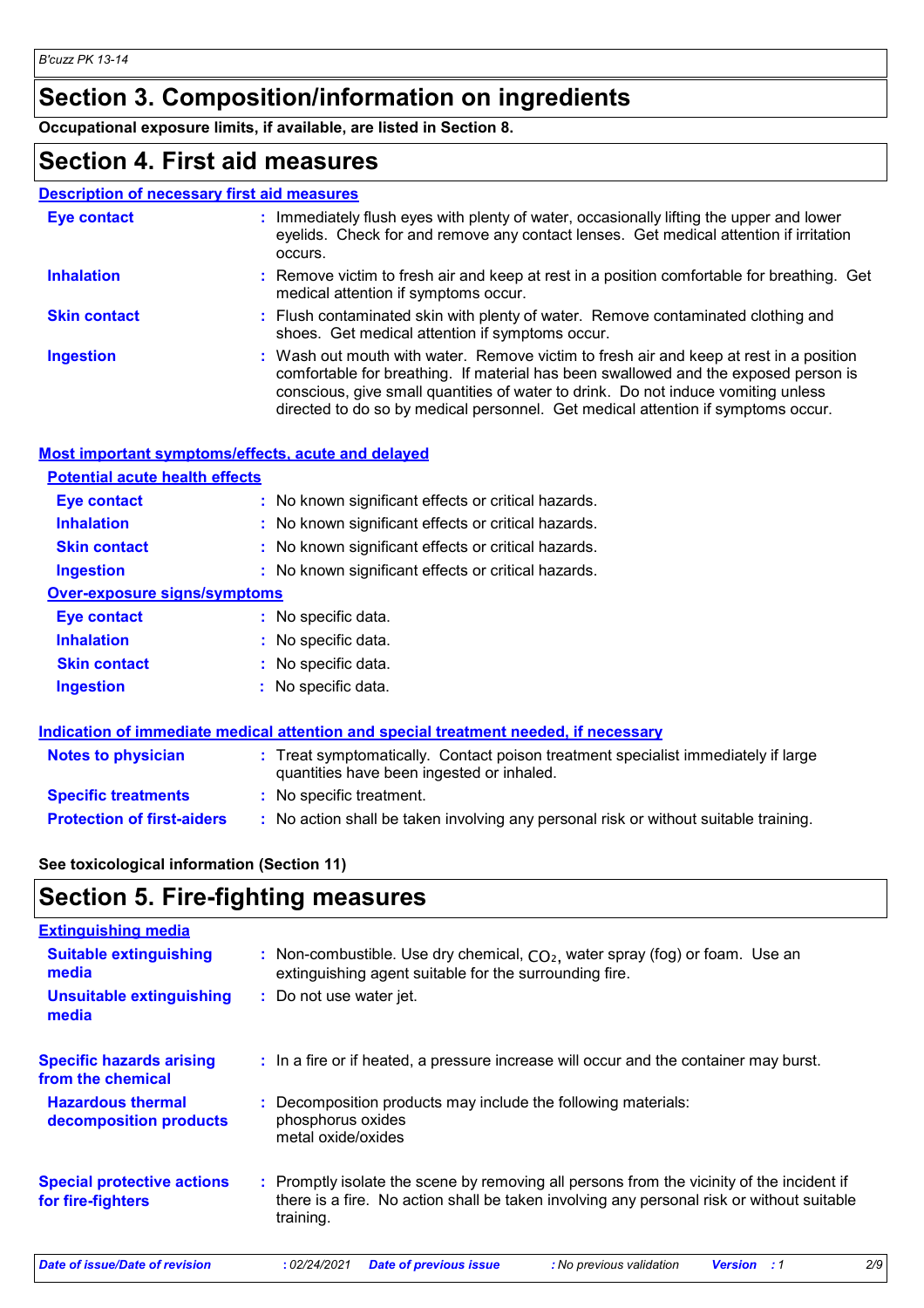## **Section 5. Fire-fighting measures**

| <b>Special protective</b><br>equipment for fire-fighters | : Fire-fighters should wear appropriate protective equipment and self-contained breathing<br>apparatus (SCBA) with a full face-piece operated in positive pressure mode. |
|----------------------------------------------------------|--------------------------------------------------------------------------------------------------------------------------------------------------------------------------|
| <b>Remark (Explosibility)</b>                            | : No specific fire or explosion hazard.                                                                                                                                  |

### **Section 6. Accidental release measures**

|                                                              | <b>Personal precautions, protective equipment and emergency procedures</b>                                                                                                                                                                                                                                                                                                                                                                                                                                                                                                                 |  |  |
|--------------------------------------------------------------|--------------------------------------------------------------------------------------------------------------------------------------------------------------------------------------------------------------------------------------------------------------------------------------------------------------------------------------------------------------------------------------------------------------------------------------------------------------------------------------------------------------------------------------------------------------------------------------------|--|--|
| For non-emergency<br>personnel                               | : No action shall be taken involving any personal risk or without suitable training.<br>Evacuate surrounding areas. Keep unnecessary and unprotected personnel from<br>entering. Do not touch or walk through spilled material. Put on appropriate personal<br>protective equipment.                                                                                                                                                                                                                                                                                                       |  |  |
| For emergency responders                                     | If specialized clothing is required to deal with the spillage, take note of any information in<br>п.<br>Section 8 on suitable and unsuitable materials. See also the information in "For non-<br>emergency personnel".                                                                                                                                                                                                                                                                                                                                                                     |  |  |
| <b>Environmental precautions</b>                             | : Avoid dispersal of spilled material and runoff and contact with soil, waterways, drains<br>and sewers. Inform the relevant authorities if the product has caused environmental<br>pollution (sewers, waterways, soil or air).                                                                                                                                                                                                                                                                                                                                                            |  |  |
| <b>Methods and materials for containment and cleaning up</b> |                                                                                                                                                                                                                                                                                                                                                                                                                                                                                                                                                                                            |  |  |
| <b>Small spill</b>                                           | : Stop leak if without risk. Move containers from spill area. Dilute with water and mop up<br>if water-soluble. Alternatively, or if water-insoluble, absorb with an inert dry material and<br>place in an appropriate waste disposal container. Dispose of via a licensed waste<br>disposal contractor.                                                                                                                                                                                                                                                                                   |  |  |
| <b>Large spill</b>                                           | : Stop leak if without risk. Move containers from spill area. Prevent entry into sewers,<br>water courses, basements or confined areas. Wash spillages into an effluent treatment<br>plant or proceed as follows. Contain and collect spillage with non-combustible,<br>absorbent material e.g. sand, earth, vermiculite or diatomaceous earth and place in<br>container for disposal according to local regulations (see Section 13). Dispose of via a<br>licensed waste disposal contractor. Note: see Section 1 for emergency contact<br>information and Section 13 for waste disposal. |  |  |

## **Section 7. Handling and storage**

| <b>Precautions for safe handling</b>                                             |                                                                                                                                                                                                                                                                                                                                                                                                                                                                                                                                                                                                                                                                 |
|----------------------------------------------------------------------------------|-----------------------------------------------------------------------------------------------------------------------------------------------------------------------------------------------------------------------------------------------------------------------------------------------------------------------------------------------------------------------------------------------------------------------------------------------------------------------------------------------------------------------------------------------------------------------------------------------------------------------------------------------------------------|
| <b>Protective measures</b>                                                       | : Put on appropriate personal protective equipment (see Section 8).                                                                                                                                                                                                                                                                                                                                                                                                                                                                                                                                                                                             |
| <b>Advice on general</b><br>occupational hygiene                                 | Eating, drinking and smoking should be prohibited in areas where this material is<br>handled, stored and processed. Workers should wash hands and face before eating,<br>drinking and smoking. Remove contaminated clothing and protective equipment before<br>entering eating areas. See also Section 8 for additional information on hygiene<br>measures.                                                                                                                                                                                                                                                                                                     |
| <b>Conditions for safe storage,</b><br>including any<br><i>incompatibilities</i> | Do not store below the following temperature: $0^{\circ}$ C (32 $^{\circ}$ F). Store in accordance with<br>local regulations. Store in original container protected from direct sunlight in a dry, cool<br>and well-ventilated area, away from incompatible materials (see Section 10) and food<br>and drink. Keep container tightly closed and sealed until ready for use. Containers that<br>have been opened must be carefully resealed and kept upright to prevent leakage. Do<br>not store in unlabeled containers. Use appropriate containment to avoid environmental<br>contamination. See Section 10 for incompatible materials before handling or use. |

### **Section 8. Exposure controls/personal protection**

| <b>Control parameters</b>                  |                                                                                                         |  |
|--------------------------------------------|---------------------------------------------------------------------------------------------------------|--|
| <b>Occupational exposure limits</b>        |                                                                                                         |  |
| None.                                      |                                                                                                         |  |
| <b>Appropriate engineering</b><br>controls | : Good general ventilation should be sufficient to control worker exposure to airborne<br>contaminants. |  |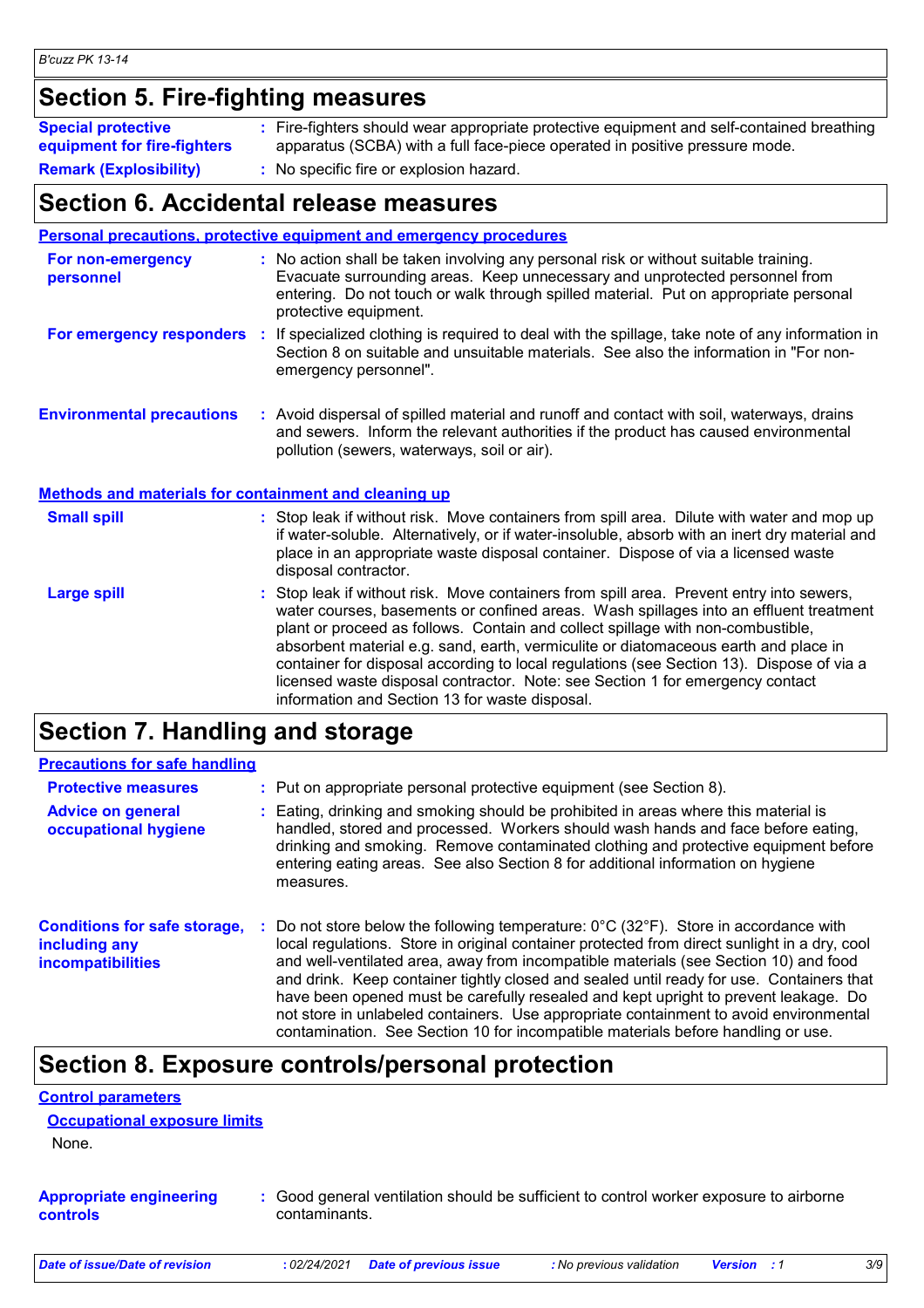## **Section 8. Exposure controls/personal protection**

| <b>Environmental exposure</b><br><b>controls</b> | : Emissions from ventilation or work process equipment should be checked to ensure<br>they comply with the requirements of environmental protection legislation. In some<br>cases, fume scrubbers, filters or engineering modifications to the process equipment<br>will be necessary to reduce emissions to acceptable levels.                                                                                                                                                                                                                                                                                      |
|--------------------------------------------------|----------------------------------------------------------------------------------------------------------------------------------------------------------------------------------------------------------------------------------------------------------------------------------------------------------------------------------------------------------------------------------------------------------------------------------------------------------------------------------------------------------------------------------------------------------------------------------------------------------------------|
| <b>Individual protection measures</b>            |                                                                                                                                                                                                                                                                                                                                                                                                                                                                                                                                                                                                                      |
| <b>Hygiene measures</b>                          | : Wash hands, forearms and face thoroughly after handling chemical products, before<br>eating, smoking and using the lavatory and at the end of the working period.<br>Appropriate techniques should be used to remove potentially contaminated clothing.<br>Wash contaminated clothing before reusing. Ensure that eyewash stations and safety<br>showers are close to the workstation location.                                                                                                                                                                                                                    |
| <b>Eye/face protection</b>                       | Safety eyewear complying with an approved standard should be used when a risk<br>assessment indicates this is necessary to avoid exposure to liquid splashes, mists,<br>gases or dusts. If contact is possible, the following protection should be worn, unless<br>the assessment indicates a higher degree of protection: safety glasses with side-<br>shields.                                                                                                                                                                                                                                                     |
| <b>Skin protection</b>                           |                                                                                                                                                                                                                                                                                                                                                                                                                                                                                                                                                                                                                      |
| <b>Hand protection</b>                           | Chemical-resistant, impervious gloves complying with an approved standard should be<br>worn at all times when handling chemical products if a risk assessment indicates this is<br>necessary. Considering the parameters specified by the glove manufacturer, check<br>during use that the gloves are still retaining their protective properties. It should be<br>noted that the time to breakthrough for any glove material may be different for different<br>glove manufacturers. In the case of mixtures, consisting of several substances, the<br>protection time of the gloves cannot be accurately estimated. |
| <b>Body protection</b>                           | Personal protective equipment for the body should be selected based on the task being<br>performed and the risks involved and should be approved by a specialist before<br>handling this product.                                                                                                                                                                                                                                                                                                                                                                                                                    |
| <b>Other skin protection</b>                     | : Appropriate footwear and any additional skin protection measures should be selected<br>based on the task being performed and the risks involved and should be approved by a<br>specialist before handling this product.                                                                                                                                                                                                                                                                                                                                                                                            |
| <b>Respiratory protection</b>                    | Based on the hazard and potential for exposure, select a respirator that meets the<br>appropriate standard or certification. Respirators must be used according to a<br>respiratory protection program to ensure proper fitting, training, and other important<br>aspects of use.Recommended: Ensure an MSHA/NIOSH-approved respirator or<br>equivalent is used.                                                                                                                                                                                                                                                     |

## **Section 9. Physical and chemical properties**

| <b>Appearance</b>                               |                                        |
|-------------------------------------------------|----------------------------------------|
| <b>Physical state</b>                           | $:$ Liquid.                            |
| <b>Color</b>                                    | : Colorless.                           |
| <b>Odor</b>                                     | : Odorless.                            |
| <b>Odor threshold</b>                           | : Not applicable.                      |
| pH                                              | : 6 to 8 [Conc. (% w/w): 1%]           |
| <b>Melting point</b>                            | : Not available.                       |
| <b>Boiling point</b>                            | : Not available.                       |
| <b>Flash point</b>                              | : Not available.                       |
| <b>Evaporation rate</b>                         | : Not available.                       |
| <b>Flammability (solid, gas)</b>                | : Not applicable.                      |
| Lower and upper explosive<br>(flammable) limits | : Not available.                       |
| <b>Vapor pressure</b>                           | : Not available.                       |
| <b>Vapor density</b>                            | : Not available.                       |
| <b>Relative density</b>                         | : Not available.                       |
| <b>Density</b>                                  | : 1.26 g/cm <sup>3</sup> [20°C (68°F)] |
| <b>Solubility</b>                               | : Not available.                       |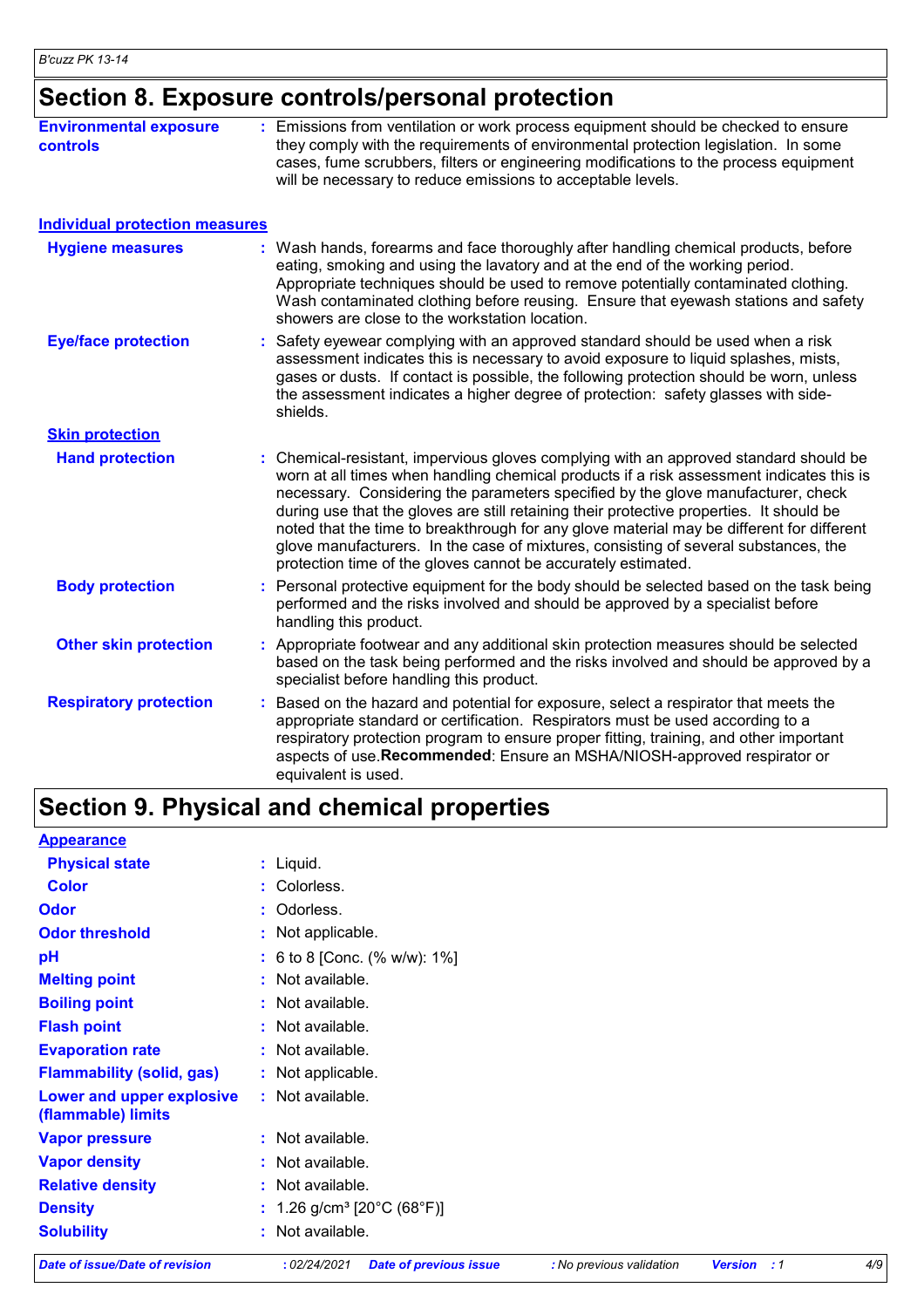## **Section 9. Physical and chemical properties**

| <b>Solubility in water</b>                        | : Not available.                                                |
|---------------------------------------------------|-----------------------------------------------------------------|
| <b>Partition coefficient: n-</b><br>octanol/water | : Not available.                                                |
| <b>Auto-ignition temperature</b>                  | : Not available.                                                |
| <b>Decomposition temperature</b>                  | : Not available.                                                |
| <b>Viscosity</b>                                  | : Dynamic (room temperature): $<$ 20 mPa $\cdot$ s ( $<$ 20 cP) |
| <b>Explosive properties</b>                       | : No specific fire or explosion hazard.                         |

## **Section 10. Stability and reactivity**

| <b>Reactivity</b>                                   | : No specific test data related to reactivity available for this product or its ingredients.              |
|-----------------------------------------------------|-----------------------------------------------------------------------------------------------------------|
| <b>Chemical stability</b>                           | : The product is stable.                                                                                  |
| <b>Possibility of hazardous</b><br><b>reactions</b> | : Under normal conditions of storage and use, hazardous reactions will not occur.                         |
| <b>Conditions to avoid</b>                          | : Keep away from heat. Do not store below the following temperature: $0^{\circ}$ C.                       |
| <b>Incompatible materials</b>                       | : Reactive or incompatible with the following materials: alkalis.                                         |
| <b>Hazardous decomposition</b><br>products          | : Under normal conditions of storage and use, hazardous decomposition products should<br>not be produced. |

## **Section 11. Toxicological information**

| <b>Information on toxicological effects</b>                               |                                                     |                          |                    |     |
|---------------------------------------------------------------------------|-----------------------------------------------------|--------------------------|--------------------|-----|
| <b>Acute toxicity</b>                                                     |                                                     |                          |                    |     |
| <b>Conclusion/Summary</b>                                                 | : No known significant effects or critical hazards. |                          |                    |     |
| <b>Irritation/Corrosion</b>                                               |                                                     |                          |                    |     |
| <b>Conclusion/Summary</b>                                                 | : Not available.                                    |                          |                    |     |
| <b>Sensitization</b>                                                      |                                                     |                          |                    |     |
| <b>Conclusion/Summary</b>                                                 | : Not available.                                    |                          |                    |     |
| <b>Mutagenicity</b>                                                       |                                                     |                          |                    |     |
| <b>Conclusion/Summary</b>                                                 | : Not available.                                    |                          |                    |     |
| <b>Carcinogenicity</b>                                                    |                                                     |                          |                    |     |
| <b>Conclusion/Summary</b>                                                 | : Not available.                                    |                          |                    |     |
| <b>Reproductive toxicity</b>                                              |                                                     |                          |                    |     |
| <b>Conclusion/Summary</b>                                                 | : Not available.                                    |                          |                    |     |
| <b>Teratogenicity</b>                                                     |                                                     |                          |                    |     |
| <b>Conclusion/Summary</b>                                                 | : Not available.                                    |                          |                    |     |
|                                                                           |                                                     |                          |                    |     |
| <b>Specific target organ toxicity (single exposure)</b><br>Not available. |                                                     |                          |                    |     |
|                                                                           |                                                     |                          |                    |     |
| <b>Specific target organ toxicity (repeated exposure)</b>                 |                                                     |                          |                    |     |
| Not available.                                                            |                                                     |                          |                    |     |
| <b>Aspiration hazard</b>                                                  |                                                     |                          |                    |     |
| Not available.                                                            |                                                     |                          |                    |     |
|                                                                           |                                                     |                          |                    |     |
| <b>Information on the likely</b><br>routes of exposure                    | : Not available.                                    |                          |                    |     |
| <b>Potential acute health effects</b>                                     |                                                     |                          |                    |     |
| <b>Date of issue/Date of revision</b>                                     | : 02/24/2021                                        |                          |                    | 5/9 |
|                                                                           | <b>Date of previous issue</b>                       | : No previous validation | <b>Version</b> : 1 |     |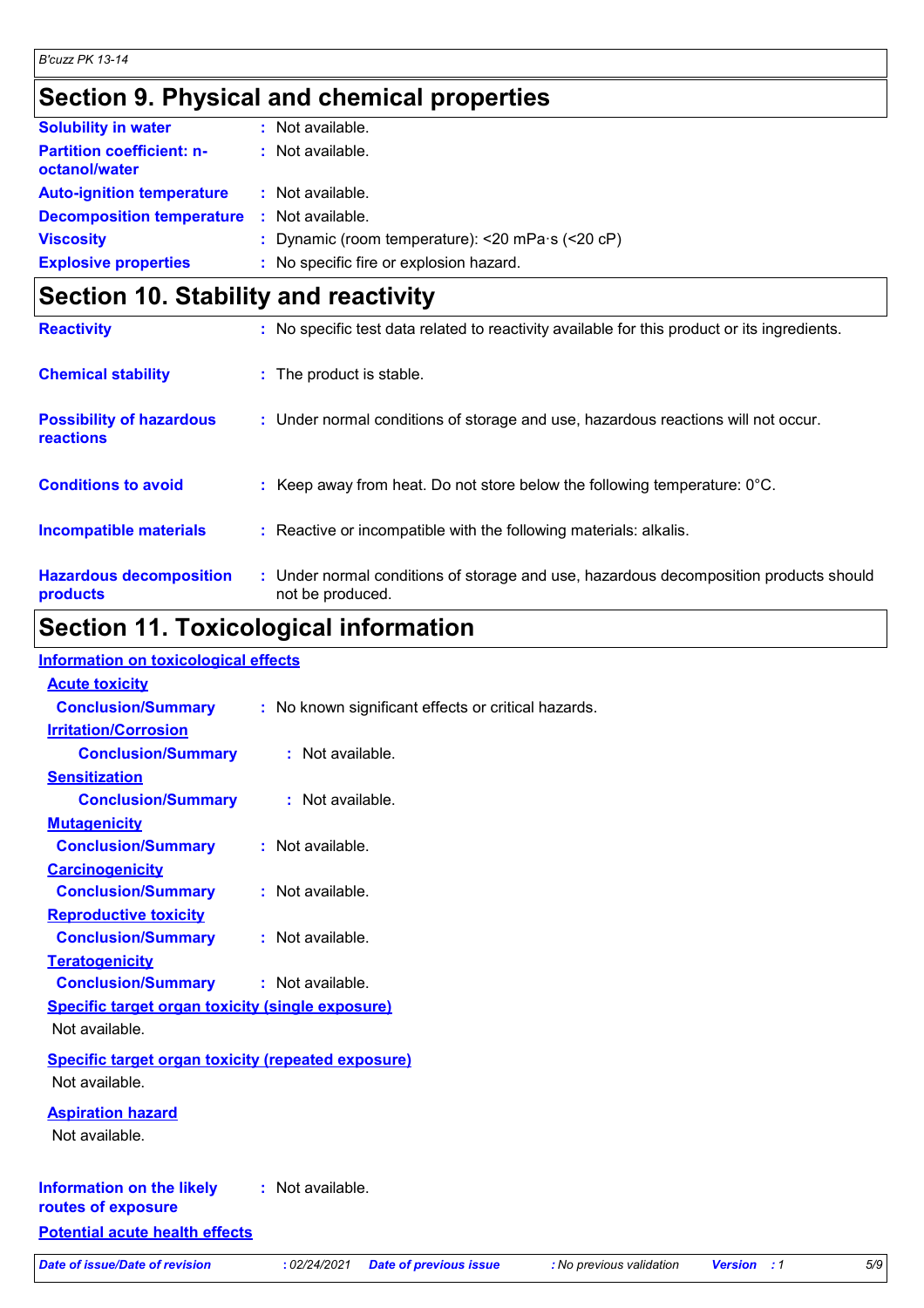### **Section 11. Toxicological information**

| Eye contact                             | : No known significant effects or critical hazards.                                      |
|-----------------------------------------|------------------------------------------------------------------------------------------|
| <b>Inhalation</b>                       | : No known significant effects or critical hazards.                                      |
| <b>Skin contact</b>                     | : No known significant effects or critical hazards.                                      |
| <b>Ingestion</b>                        | : No known significant effects or critical hazards.                                      |
|                                         |                                                                                          |
|                                         | Symptoms related to the physical, chemical and toxicological characteristics             |
| <b>Eye contact</b>                      | : No specific data.                                                                      |
| <b>Inhalation</b>                       | : No specific data.                                                                      |
| <b>Skin contact</b>                     | : No specific data.                                                                      |
| <b>Ingestion</b>                        | : No specific data.                                                                      |
|                                         |                                                                                          |
|                                         | Delayed and immediate effects and also chronic effects from short and long term exposure |
| <b>Short term exposure</b>              |                                                                                          |
| <b>Potential immediate</b><br>effects   | : Not available.                                                                         |
| <b>Potential delayed effects</b>        | : Not available.                                                                         |
| <b>Long term exposure</b>               |                                                                                          |
| <b>Potential immediate</b>              | : Not available.                                                                         |
| effects                                 |                                                                                          |
| <b>Potential delayed effects</b>        | : Not available.                                                                         |
| <b>Potential chronic health effects</b> |                                                                                          |
| Not available.                          |                                                                                          |
| <b>Conclusion/Summary</b>               | : Not available.                                                                         |
| <b>General</b>                          | : No known significant effects or critical hazards.                                      |
| <b>Carcinogenicity</b>                  | : No known significant effects or critical hazards.                                      |
| <b>Mutagenicity</b>                     | : No known significant effects or critical hazards.                                      |
| <b>Reproductive toxicity</b>            | : No known significant effects or critical hazards.                                      |
|                                         |                                                                                          |

#### **Numerical measures of toxicity**

#### **Acute toxicity estimates**

Not available.

## **Section 12. Ecological information**

#### **Toxicity**

**Conclusion/Summary :** Not available.

### **Persistence and degradability**

**Conclusion/Summary :** The methods for determining the biological degradability are not applicable to inorganic substances.

### **Bioaccumulative potential**

Not available.

### **Mobility in soil**

- **Soil/water partition coefficient (KOC) :** Not available.
- **Mobility :** Not available.

*Date of issue/Date of revision* **:** *02/24/2021 Date of previous issue : No previous validation Version : 1 6/9*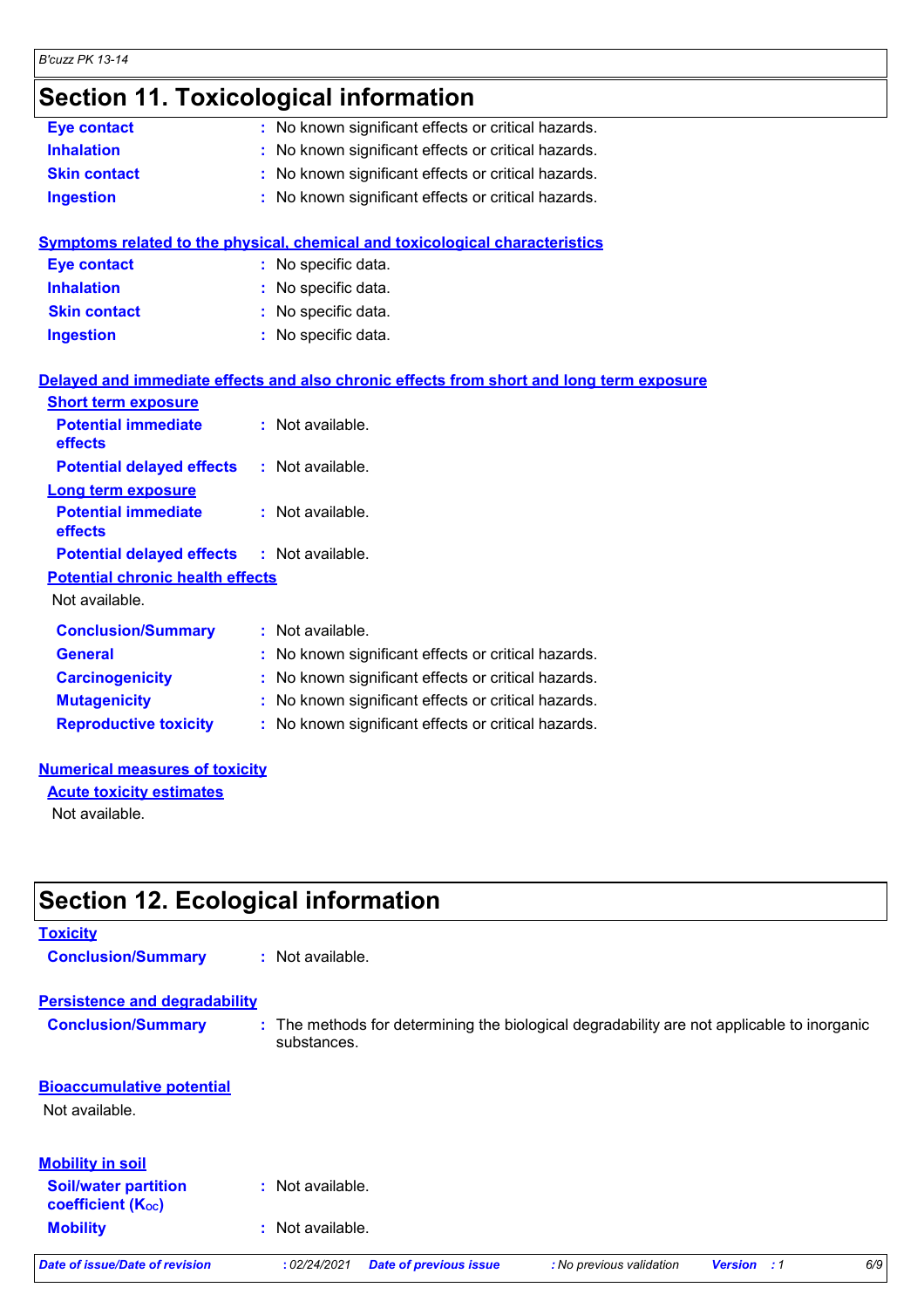### **Section 12. Ecological information**

**Other adverse effects :** No known significant effects or critical hazards.

### **Section 13. Disposal considerations**

The generation of waste should be avoided or minimized wherever possible. Disposal of this product, solutions and any by-products should at all times comply with the requirements of environmental protection and waste disposal legislation and any regional local authority requirements. Dispose of surplus and non-recyclable products via a licensed waste disposal contractor. Waste should not be disposed of untreated to the sewer unless fully compliant with the requirements of all authorities with jurisdiction. Waste packaging should be recycled. Incineration or landfill should only be considered when recycling is not feasible. This material and its container must be disposed of in a safe way. Empty containers or liners may retain some product residues. Avoid dispersal of spilled material and runoff and contact with soil, waterways, drains and sewers. **Disposal methods :**

### **Section 14. Transport information**

|                                      | <b>DOT</b><br><b>Classification</b> | <b>TDG</b><br><b>Classification</b> | <b>Mexico</b><br><b>Classification</b> | <b>ADR/RID</b> | <b>IMDG</b>             | <b>IATA</b>    |
|--------------------------------------|-------------------------------------|-------------------------------------|----------------------------------------|----------------|-------------------------|----------------|
| <b>UN</b> number                     | Not available.                      | Not available.                      | Not available.                         | Not available. | Not available.          | Not available. |
| <b>UN proper</b><br>shipping name    | Not available.                      | Not available.                      | Not available.                         | Not available. | Not available.          | Not available. |
| <b>Transport</b><br>hazard class(es) | Not available.                      | Not available.                      | Not available.                         | Not available. | Not available.          | Not available. |
| <b>Label</b>                         |                                     |                                     |                                        |                |                         |                |
| <b>Packing group</b>                 |                                     |                                     |                                        |                |                         |                |
| <b>Environmental</b><br>hazards      | No.                                 | No.                                 | No.                                    | No.            | Marine<br>Pollutant: No | No.            |

**Special precautions for user Transport within user's premises:** always transport in closed containers that are **:** upright and secure. Ensure that persons transporting the product know what to do in the event of an accident or spillage.

**Transport in bulk according :** Not applicable. **to IMO instruments**

### **Section 15. Regulatory information**

| <b>U.S. Federal regulations</b>                                                   | : TSCA 8(a) CDR Exempt/Partial exemption: Not determined |
|-----------------------------------------------------------------------------------|----------------------------------------------------------|
| <b>Clean Air Act Section 112</b><br>(b) Hazardous Air<br><b>Pollutants (HAPS)</b> | : Not listed                                             |
| <b>Clean Air Act Section 602</b><br><b>Class I Substances</b>                     | : Not listed                                             |
| <b>Clean Air Act Section 602</b><br><b>Class II Substances</b>                    | : Not listed                                             |
| <b>DEA List I Chemicals</b><br><b>(Precursor Chemicals)</b>                       | : Not listed                                             |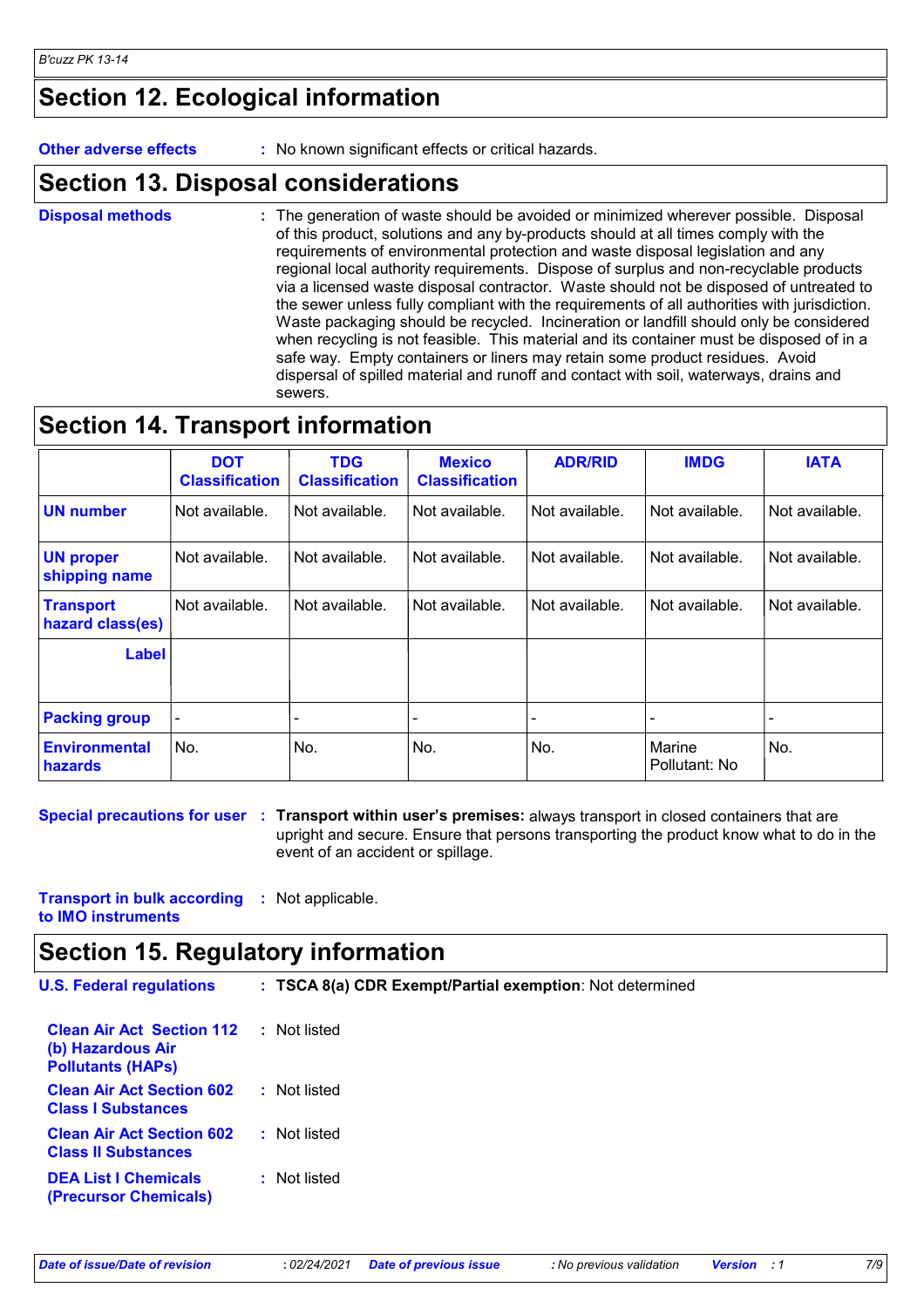## **Section 15. Regulatory information**

| <b>DEA List II Chemicals</b><br><b>(Essential Chemicals)</b> | : Not listed                         |
|--------------------------------------------------------------|--------------------------------------|
| <b>SARA 302/304</b>                                          |                                      |
| <b>Composition/information on ingredients</b>                |                                      |
| No products were found.                                      |                                      |
| <b>SARA 304 RQ</b>                                           | : Not applicable.                    |
| <b>SARA 311/312</b>                                          |                                      |
| <b>Classification</b>                                        | : Not applicable.                    |
| <b>Composition/information on ingredients</b>                |                                      |
| No products were found.                                      |                                      |
|                                                              |                                      |
| <b>State regulations</b>                                     |                                      |
| <b>Massachusetts</b>                                         | : None of the components are listed. |
| <b>New York</b>                                              | : None of the components are listed. |
| <b>New Jersey</b>                                            | : None of the components are listed. |

**Pennsylvania :** None of the components are listed.

### **California Prop. 65**

This product does not require a Safe Harbor warning under California Prop. 65.

### **International regulations**

**Chemical Weapon Convention List Schedules I, II & III Chemicals** Not listed.

### **Montreal Protocol**

Not listed.

#### **Stockholm Convention on Persistent Organic Pollutants** Not listed.

### **Rotterdam Convention on Prior Informed Consent (PIC)**

Not listed.

### **UNECE Aarhus Protocol on POPs and Heavy Metals**

Not listed.

| <b>Inventory list</b>    |                                          |
|--------------------------|------------------------------------------|
| <b>Canada</b>            | : All components are listed or exempted. |
| <b>China</b>             | : All components are listed or exempted. |
| <b>New Zealand</b>       | : All components are listed or exempted. |
| <b>Philippines</b>       | : All components are listed or exempted. |
| <b>Republic of Korea</b> | : All components are listed or exempted. |
| <b>Taiwan</b>            | : All components are listed or exempted. |
| <b>United States</b>     | : All components are active or exempted. |
| <b>Viet Nam</b>          | : All components are listed or exempted. |
|                          |                                          |

### **Section 16. Other information**

### **National Fire Protection Association (U.S.A.)**



### **Procedure used to derive the classification**